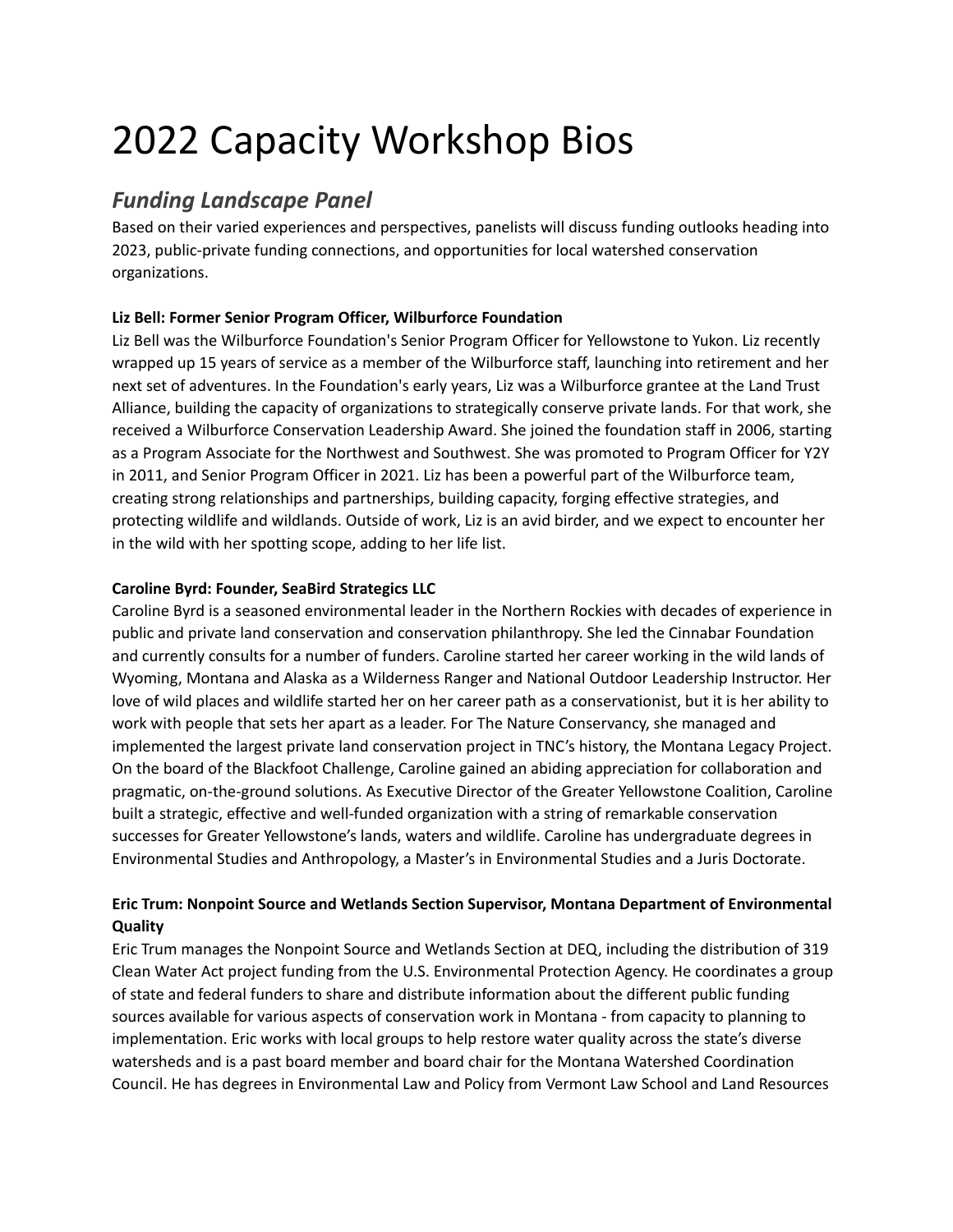and Environmental Science from Montana State University. When not working, he enjoys adventuring in the Montana outdoors, coaching lacrosse, and eating delicious food.

#### **Tim Love: Coordinator, Montana Forest Collaboration Network**

Tim Love works with forest collaboratives across the state as coordinator for the Montana Forest Collaboration Network. He also works for the Montana Department of Natural Resources and Conservation (DNRC) on special assignments. Tim will be representing DNRC's Forestry Assistance Bureau to discuss their funding programs and highlight partnership potential among watershed groups, forest collaboratives and agencies. Tim previously served as District Ranger for the Seeley Lake Ranger District on the Lolo National Forest for nearly twenty years. He served in the US Air Force following high school, and then returned to his home in Missoula where he received a bachelor's degree from the University of Montana. Tim remains active in forestry and has served on numerous community and non-profit Boards. His wife Donna is the author of children's nature books. The couple has three grown children and three grandchildren.

# *Community-Based Engagement, Communication, and Funding Panel*

Panelists will focus on successful community engagement, fundraising, and collaboration efforts at the local level. Community organizations have cultivated programs that support local conservation efforts through grantmaking, community fundraising, and leveraging resources through collaboration. Workshop participants will learn how local associations can be formed (or cultivated) to provide funding, support, and communications opportunities for their organizations.

### **Tim Adams: Executive Director, Community Foundation of Teton Valley**

Tim Adams started his nonprofit career while attaining his undergraduate degree at Humboldt State University and has spent the last 30 years continuing his goal to give back to society. He worked for the North Carolina Outward Bound School, Yosemite Institutes (now Nature Bridge), and YMCA of the East Bay, serving in positions from Instructor to Director. Along the way, he achieved a Graduate Degree in Experiential Education, served on multiple boards, helped establish two nonprofits from the ground up, and most significantly met his wife, Shawn.

Over 14 years ago, Tim, Shawn, and their two sons, Finnegan and Benjamin, moved to Teton Valley Idaho from San Francisco. Their goal was to move to a locale in which they could connect with the community and be proud to raise their sons. Teton Valley met that vision then and continues to remind them of its truly special nature. Tim served as the Executive Director of Teton Valley Trails and Pathways for 11 years before becoming the Executive Director of the Community Foundation of Teton Valley in November of 2018.

### **Mike Koopal: Founder & Executive Director, Whitefish Lake Institute**

Mike is the founder and executive director of the Whitefish Lake Institute. His work focuses on long-term water quality monitoring and protecting the lake and local streams. Mike serves as a governor appointed member of the Water Pollution Control Advisory Committee. He also chairs the Flathead Basin Commission On-site Wastewater Treatment Committee and Technical Committee.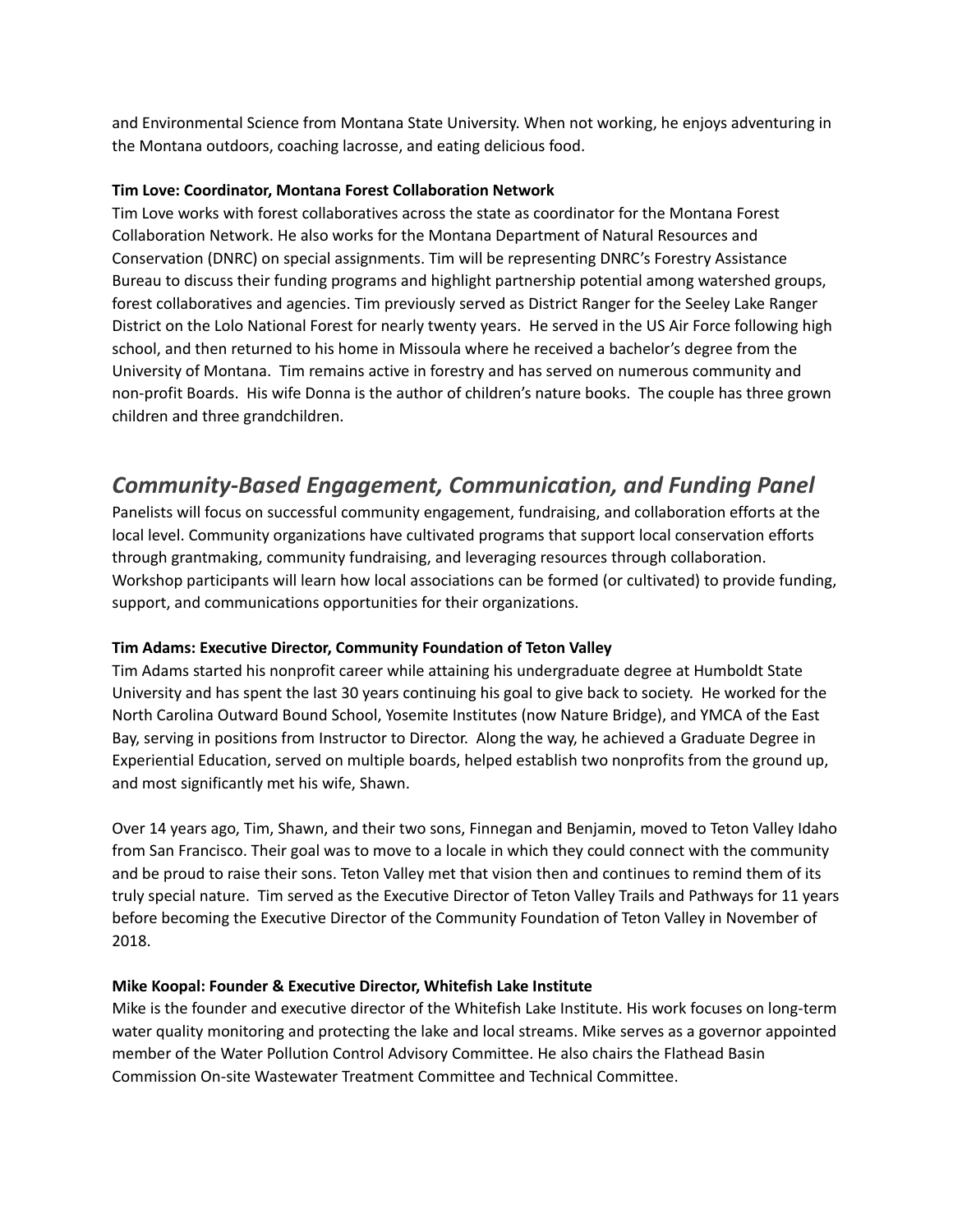His past service includes governor appointments to the Flathead Basin Commission and Upper Columbia Conservation Commission. He also served on the Montana Watershed Coordination Council Board and the Whitefish Climate Action Plan Committee. Mike was a co-coordinator of the second and third editions of the Montana Lake Book, and he is a past recipient of the Montana Chapter of the American Fisheries Society's Individual Achievement Award for his outstanding contribution to the protection and enhancement of fisheries resources in Montana.

#### **Gavin Clark: Executive Director, Park County Community Foundation**

Gavin has dedicated his entire professional career working in non-profit fundraising and development, senior-level strategic planning, and organizational leadership. Prior to joining the Park County Community Foundation, Gavin was the Philanthropy Manager for American Prairie Reserve. His primary role was to build and maintain meaningful relationships with supporters, resulting in increased philanthropic support, enthusiasm, and awareness.

Before moving to Park County, Gavin served as Deputy Finance Director for Colorado Governor John Hickenlooper's victorious re-election campaign. Gavin was a founding member of Donor Development Strategies, a national fundraising firm focused on raising money for PBS and NPR stations. Gavin currently serves as the Vice-Chair of Livingston's Parks and Trails Committee, and he has been the Executive Director of the Park County Community Foundation Since 2019. Gavin, his wife Amy, and their two sons are honored to call Livingston home. Originally from Santa Fe, NM, Gavin holds a BA in Environmental Policy and Ethics from the University of Portland.

# *Workshop Facilitators*

#### **Heather Stokes: Senior Facilitator, Center for Natural Resources & Environmental Policy**

Heather has 25 years of experience applying human behavior concepts to enhance the impact and effectiveness of partnerships among diverse public, private, and community-based organizations. She thrives on uniting people and ideas to resolve the complex challenges that plague our communities and environment. As a Senior Facilitator at the Center for Natural Resources and Environmental Policy at The University of Montana and an independent consultant, Heather leads teams and facilitates collaborative processes to help groups reach desired outcomes. She creates safe spaces for thoughtful, difficult, and transparent dialogue by respecting values and culture. Heather is currently facilitating the Montana Department of Natural Resources & Conservation's Water Comprehensive Review stakeholder working group collaborative process to address the growing needs of water in the 21st Century. She recently co-facilitated the Montana Governor's Grizzly Bear Advisory Council, comprised of 18 diverse Montana citizens representing a variety of cultures, beliefs, and livelihoods resulting in consensus-based recommendations on grizzly bear conservation and management. She has spent time in Kenya, Zimbabwe, and South Africa learning and engaging in activities related to environmental impact assessments, collecting and analyzing human/wildlife conflict data, and educating school children in natural resource issues.

#### **Shauni Seccombe: Project Manager, Center for Natural Resources & Environmental Policy**